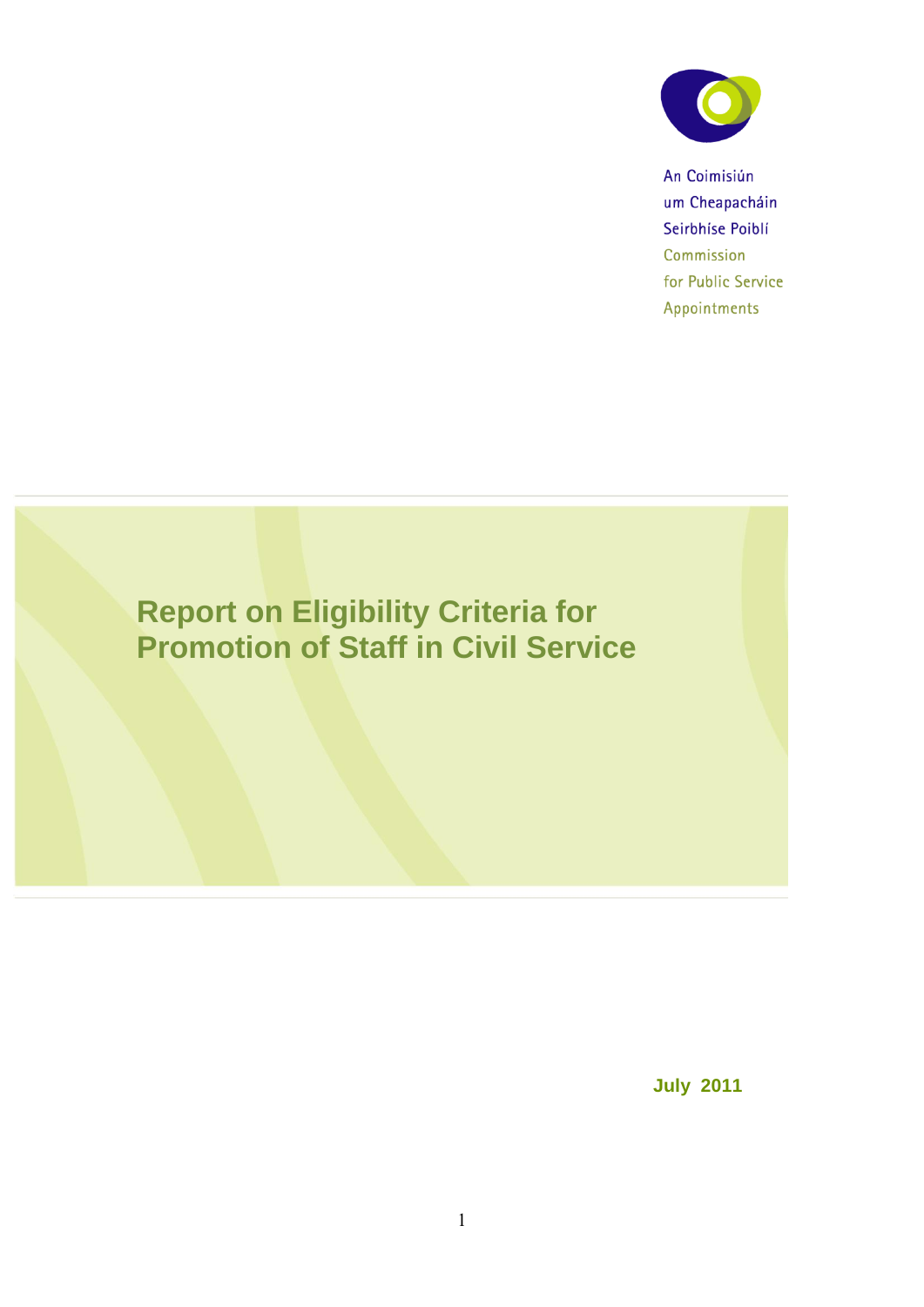### **Contents**

| Appendix 1 – List of Departments/Offices who completed the survey:- 11 |  |
|------------------------------------------------------------------------|--|
|                                                                        |  |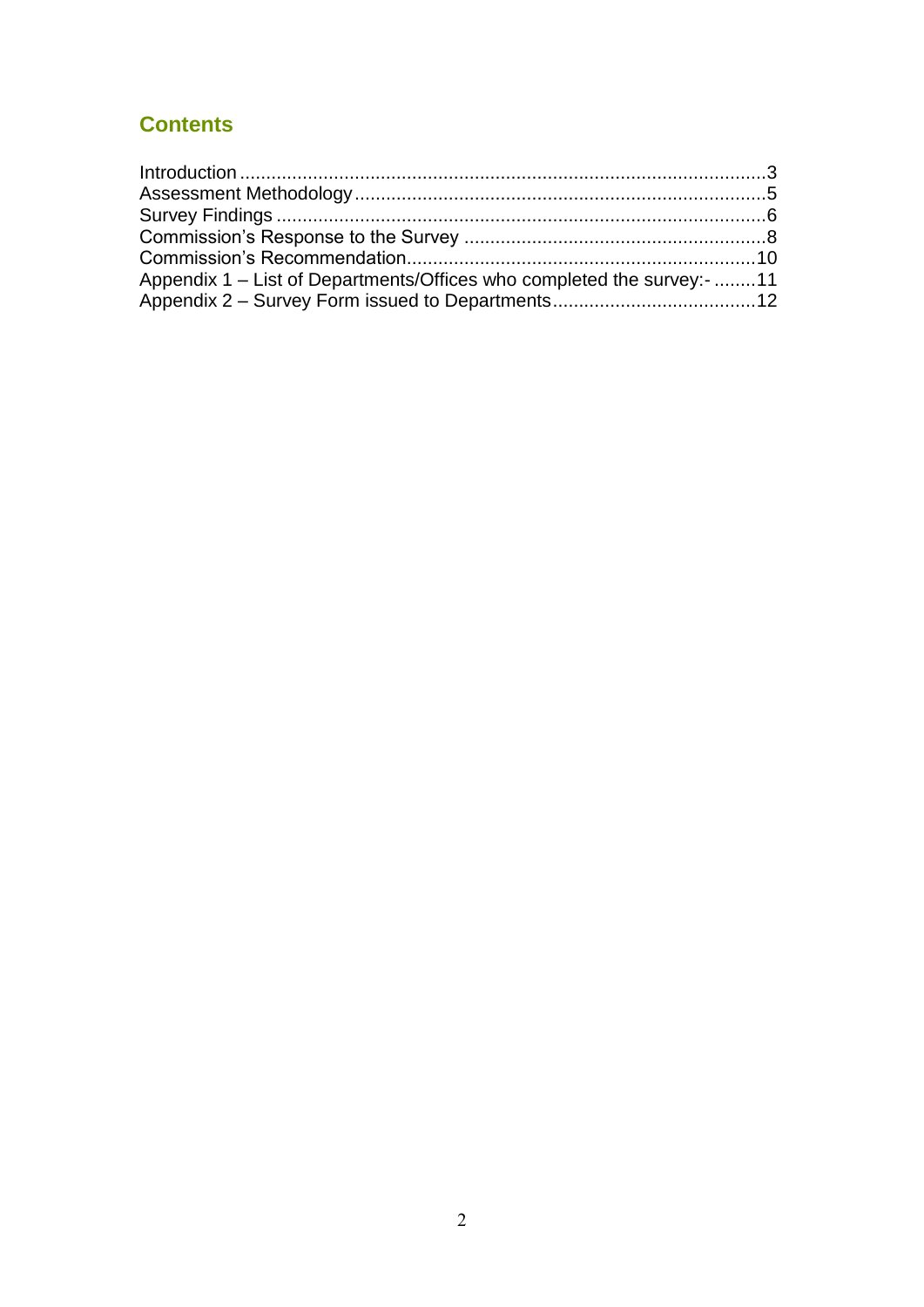#### **Introduction**

One of the core functions of the Commission for Public Service Appointments is to safeguard standards of best practice in recruitment and selection processes to positions in the organisations within its remit. This role is primarily fulfilled through its audit function to ensure that the standards established in the Codes of Practice are upheld and that, where applicable, licence holders are adhering to the terms and conditions of their recruitment licences. The Commission also investigates complaints where breaches in its Codes of Practice have been alleged.

In addition to its audit and complaint investigation functions the Commission has a number of other responsibilities under the Public Service Management (Recruitment and Appointments) Act 2004 (the Act). Under Section 17 of the Act the Commission may carry out an assessment of recruitment practices in any public service body or class of public service bodies within its remit and make a recommendation to the Minister.

Between December 2010 and January 2011 the Commission received 4 complaints from members of the Professional and Technical Staff within the Civil Service alleging that their respective Departments and Offices were breaching the Commission's Codes of Practice by confining appointments processes for promotion to those in general Civil Service Administrative Grades. Each complainant highlighted that the Commission's Code of Practice requires Office Holders to ensure that the eligibility criteria for its appointments process are not unduly restrictive and reflect only what is necessary to perform the duties of a position.

In responding to the allegations, one of the Office Holders advised that, under Section 58 of the Act, the Minister for Finance is responsible for the eligibility criteria and without a direction from the Department of Finance (now Department of Public Expenditure and Reform), they were precluded from unilaterally changing the criteria agreed centrally with representative bodies. The Office Holder advised that it was generally positively disposed towards cross streaming and that it had in the past sought to reach an agreement with the Staff Representative Bodies within the office. However such an agreement had not proven possible and the Office Holder had no option but to confine its internal appointment processes to those in the eligible administrative grades.

The Act also requires that the Commission establishes Codes of Practice that must be followed by Public Service bodies within its remit for recruitment and selection and for internal promotions. Section 24 (1) of the Act provides that the Commission's Codes of Practice shall include requirements relating to (a) knowledge and ability to enter on the discharge of the duties of the post concerned; (b) suitability on the grounds of character; and (c) suitability in all other relevant respects for appointment to the post concerned.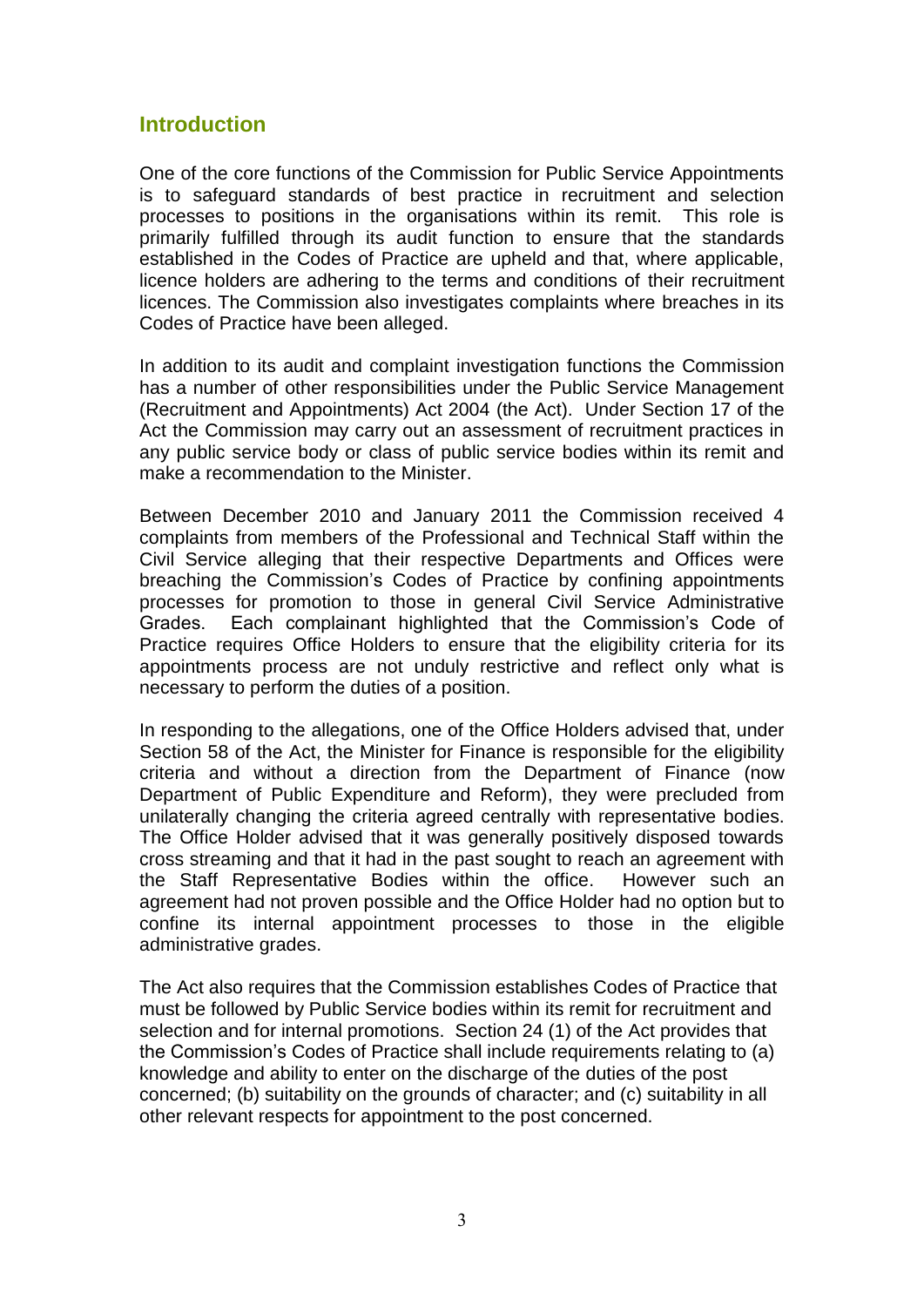The Commission's Code of Practice states:-

"Requirements are not unduly restrictive and reflect what is necessary to perform the duties of the position"

#### and

"terms and conditions, eligibility criteria and the use of the Irish Language are agreed with the appropriate Minister at the outset, in accordance with the requirements of the job and/or any statutory requirements".

Following its examination of the four complaints the Commission concluded that the eligibility criteria employed were restrictive and did not reflect what is necessary to perform the duties of the position and, as such, they are contrary to its Code of Practice. However the Commission also recognised that under Section 58 of the Act, it is the responsibility of the Minister for Finance (and not the Office Holder) to establish the eligibility criteria.

In view of the ambiguity with regard to responsibility for meeting the requirements of the Code when establishing eligibility criteria for promotions in the Civil Service, the Commission decided to conduct an assessment into whether the criteria employed for internal civil service appointment processes meet best recruitment practice and make a report to the Minister for Public Expenditure and Reform on the matter.

The Commission would like to thank the personnel in the Human Resource Units in each of the Departments/Offices who took the time to complete and return the survey forms.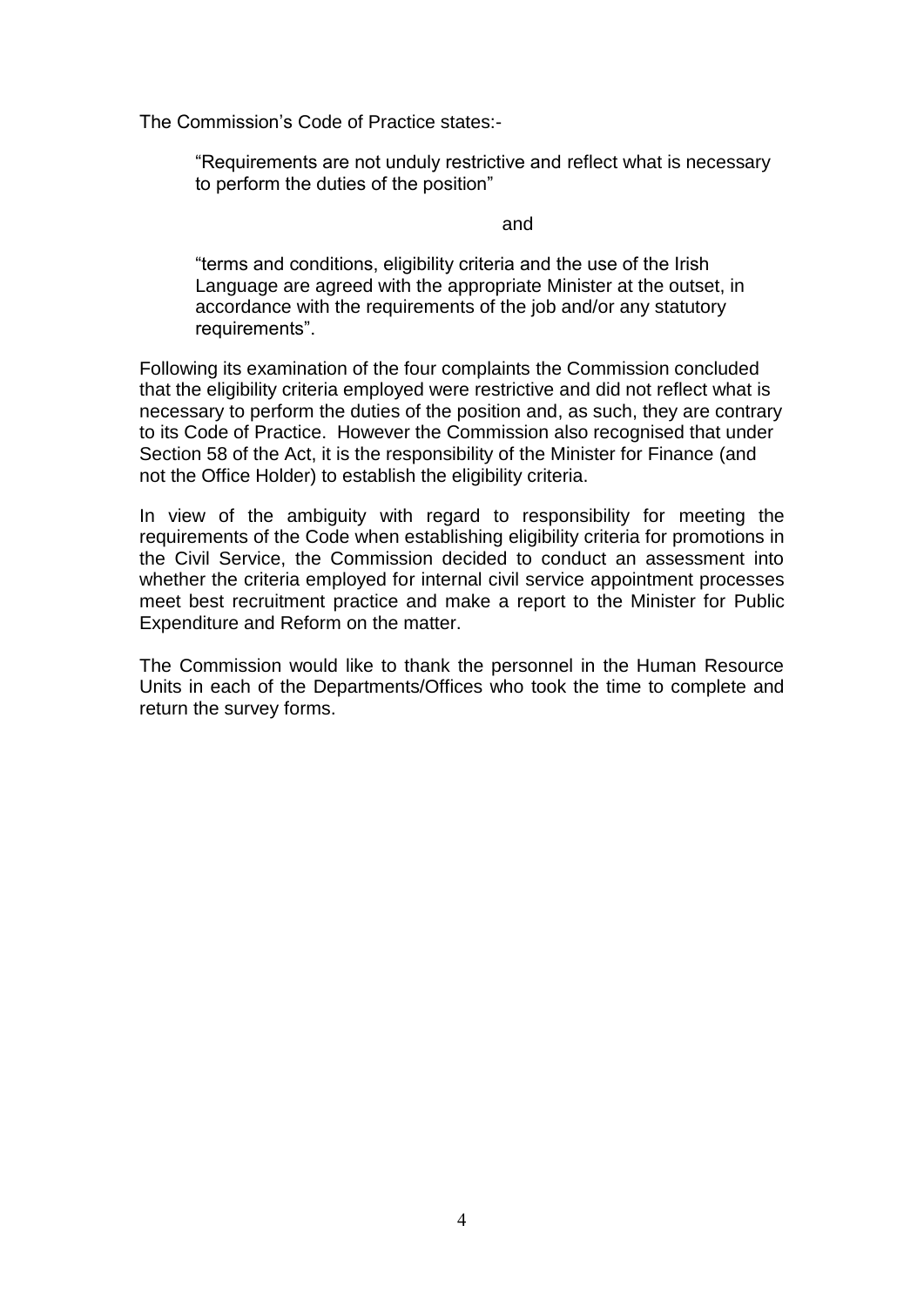#### **Assessment Methodology**

The Commission carried out this assessment by surveying Offices and Departments with a view to:-

- understanding of the numbers of Professional and Technical grades across the Civil Service,
- determining whether Offices and Departments were considering staff in these Professional and Technical Staff in promotions to general administrative positions and vice versa,
- ascertaining Departments and Offices disposition to the crossstreaming of promotion opportunities and
- learning what Departments and Offices considered were the impediments to or drivers for cross-streaming.

A copy of the survey form is included at Appendix 1 and a list of respondents at Appendix 2.

Clarification on responses was sought and received from a number of Departments/Offices.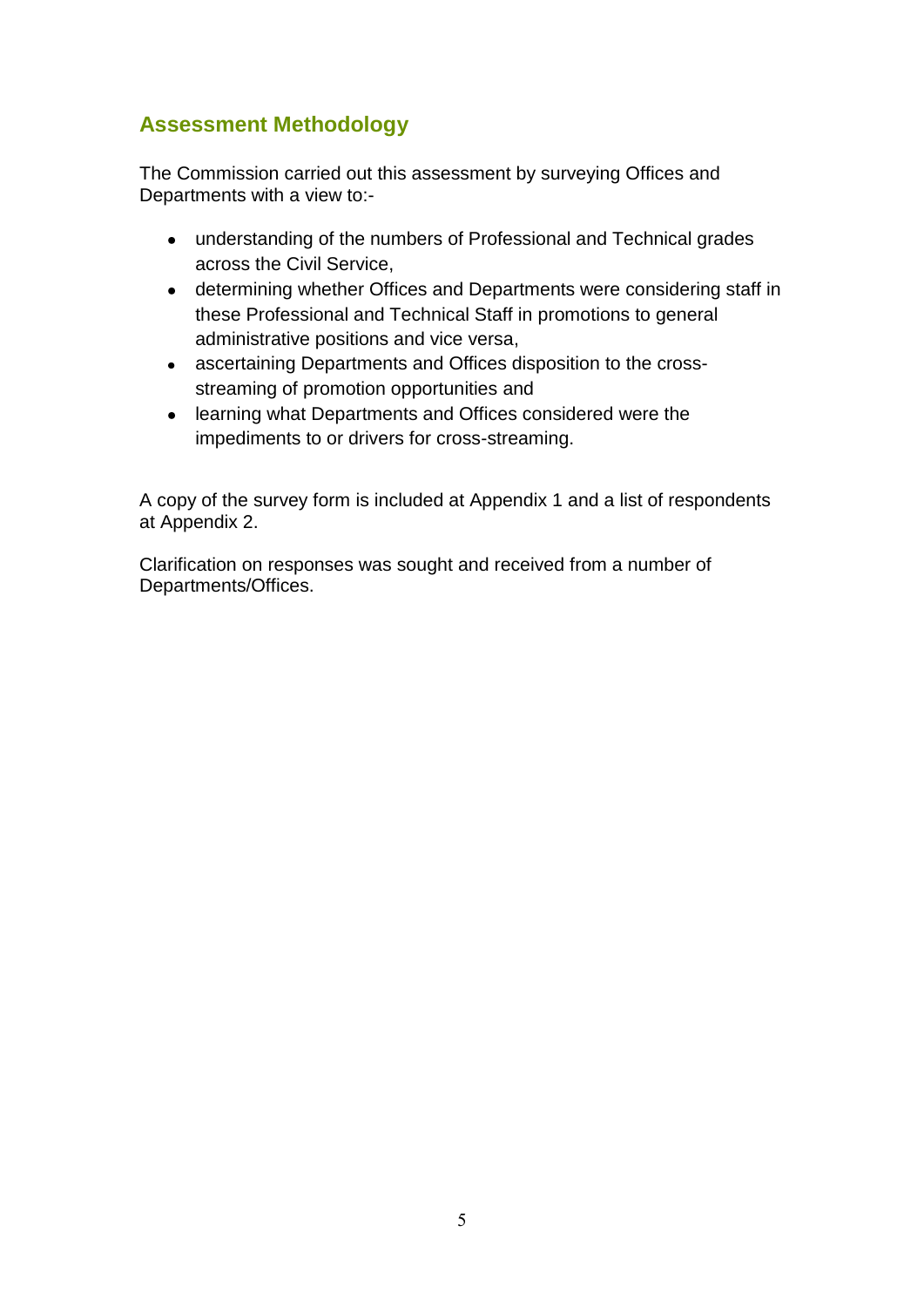#### **Survey Findings**

1. 27 Department and Offices responded to the Survey of whom 23 advised that they had a mix of Administrative and Professional and Technical Staff.

Some Offices with a high proportion of specialist staff (eg Office of the Attorney General, Chief State Solicitors Office, State Laboratory, Office of the Comptroller and Auditor General) advised that their senior positions comprise almost exclusively specialist roles requiring professional qualifications and, as they have few if any staff in administrative grades at a senior level, crossstreaming internal promotions is not a major issue for them. These Offices were generally of the view that the expertise required to perform their senior roles rest with those with the relevant professional qualifications and experience and that Civil Servants in the administrative grades generally do not possess the relevant qualifications.

- 2. Of the 23 Departments/Offices who have Professional and Technical Staff in addition to Administrative Staff
	- i. 19 advised that they do not operate cross-streaming for any internal promotions.
	- ii. 4 advised that they operate cross streaming for some internal promotions. (A number of Departments/Offices reported that their senior Professional and Technical staff members are circulated with  $TLAC<sup>1</sup>$  level appointments but have not been included in this category as these processes are managed externally to the Office/Department.)
	- iii. No Departments/Offices operate cross-streaming for all of its internal promotions.
- 3. Based on the comments included on the survey form, 10 Departments/Offices were positively disposed towards the idea of cross-streaming internal promotion competitions.

Among the reasons put forward were:-

 $\overline{a}$ 

- Cross-streaming internal promotions will support efforts to introduce multidisciplinary teamwork and enhanced cross stream reporting initiatives in line with the intentions set out in the Public Service Agreement (Croke Park Agreement). Such an approach has the potential to provide greater mobility between grades, increased redeployment options and more integrated reporting structures.
- Cross streaming promotions is consistent with the aims of the Department's Croke Park action plan.
- The Department wishes its promotions to be inclusive of its entire staff.

 $1$  The Top Level Appointments Committee (TLAC) select candidates for appointment to positions at Secretary General and Assistant Secretary level across the Civil Service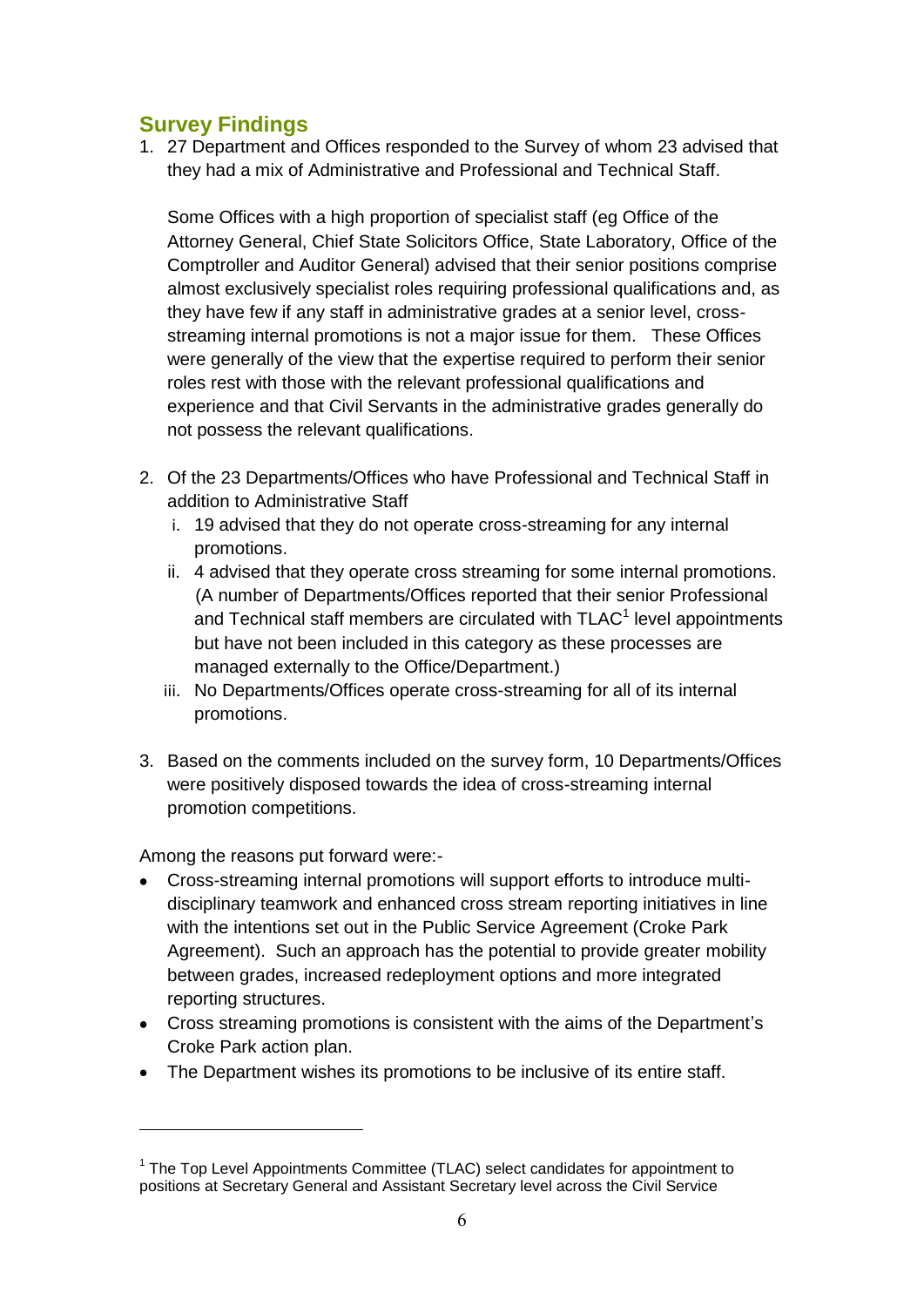Five Departments were, on balance, opposed to cross-streaming their internal promotion competitions.

Among the reasons put forward were

- the present arrangements provided for career progression opportunities for Administrative staff as well as Professional and Technical staff,
- a number of Departments/Offices expressed concerns that they would have difficulties replacing Professional and Technical expertise if staff in these positions were promoted into Administrative positions particularly in view of the constraints imposed by the present moratorium on recruitment,
- $\bullet$ in setting the terms and conditions associated with some Professional and Technical positions (including their basic pay and policy around the awarding of increments) account has been taken of the present delineations and the more limited promotion opportunities available to these staff,
- determining which Administrative grade is equivalent to a Professional and Technical position is not always straight forward and goes beyond looking at the associated pay scales

A number of other Departments/Offices had not arrived at a definitive position and noted that cross-streaming had not been raised by their staff representative bodies.

4. Among the Departments/Offices who were positively disposed toward crossstreaming their internal promotions, the vast majority believed that they could not change the current arrangements without either central agreement with the relevant staff representative bodies or a direction from the Department of Public Expenditure and Reform.

Some Departments referred to Department of Finance Circular 11/2007 on confined competitions for appointment to posts at Principal Officer in the Civil Service and inferred that this circular inhibited moves to cross-stream promotions. One Department reported that while it had, up until recently, cross-streamed most of its internal promotions, one of the staff representative bodies had begun balloting its members with a view to persuading the Department to confine promotions in line with the criteria set down in Finance Circular 11/2007.

Other Departments/Offices mentioned that the functions of their own Professional and Technical staff were somewhat confined by directions from the relevant professional bodies which in turn inhibits any efforts it might consider taking to cross-stream promotions.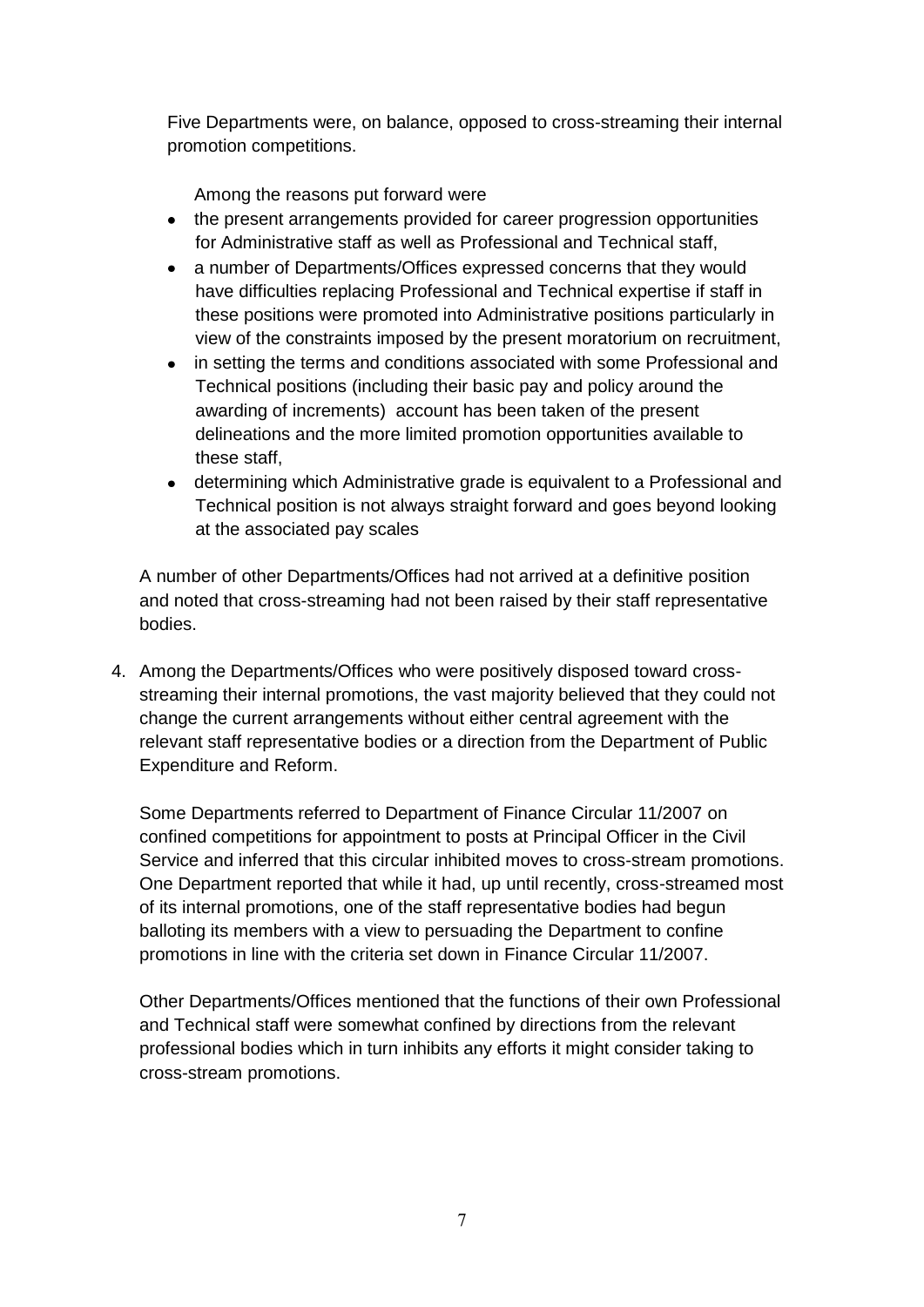#### **Commission's Response to the Survey**

Under the Public Service Management (Recruitment and Appointments) Act 2004, the Commission for Public Service Appointments is charged with establishing standards of probity, merit, equity and fairness for appointments to public service bodies within its remit. The Commission believes that the public interest is best served when those appointed to fill public service positions are selected from the broadest available candidate pool following a merit based competitive appointments process.

The Commission is of the view that eligibility criteria for positions in the public service should only reflect the duties and responsibilities of the role. As such the criteria should support the appointments process by focussing on candidates with the knowledge, skills, experience and attributes relevant to the position and exclude only those who could not realistically be expected to perform the role to a satisfactory standard.

The Commission welcomes the trend towards more openly advertised appointment processes for positions in the Civil Service and believes that this will serve to broaden the talent pool available to those charged with selecting candidates for vital public service posts. While the Commission recognises that confining some processes to staff serving within organisations can help to increase staff loyalty and commitment, promote career progression and serves to incentivise staff development, generally speaking, it has a difficulty with restrictive practices that serve to limit the opportunities for a public service body to appoint the most suitable candidates.

In its Codes of Practice, the Commission sets out that the eligibility criteria for positions must not be overly restrictive and must reflect only what is necessary to perform the duties of the position. The Commission notes that the Civil Service employs professionally qualified Economists, Accountants, Solicitors, Barristers, Valuers, Architects, Statisticians, Psychologists, and Engineers to name but a few and many of these employees are prevented from applying for the majority of the promotion outlets available to their colleagues in equivalent (or almost equivalent) administrative grades within the organisation. Equally, the Commission is conscious that many Civil Servants in Administrative Grades have professional qualifications but are prevented from applying for promotion to Professional and Technical positions as they are working in what is deemed to be an ineligible grade.

Apart from its concern that the criteria used at the very least appear unfair to the individuals concerned, the Commission also believes that by restricting these candidate pools, Departments and Offices are potentially missing out on the opportunity to appoint the a more suitable candidate for the job. Ultimately, the Commission is concerned about the subsequent impact this might have on organisational performance and the delivery of public services.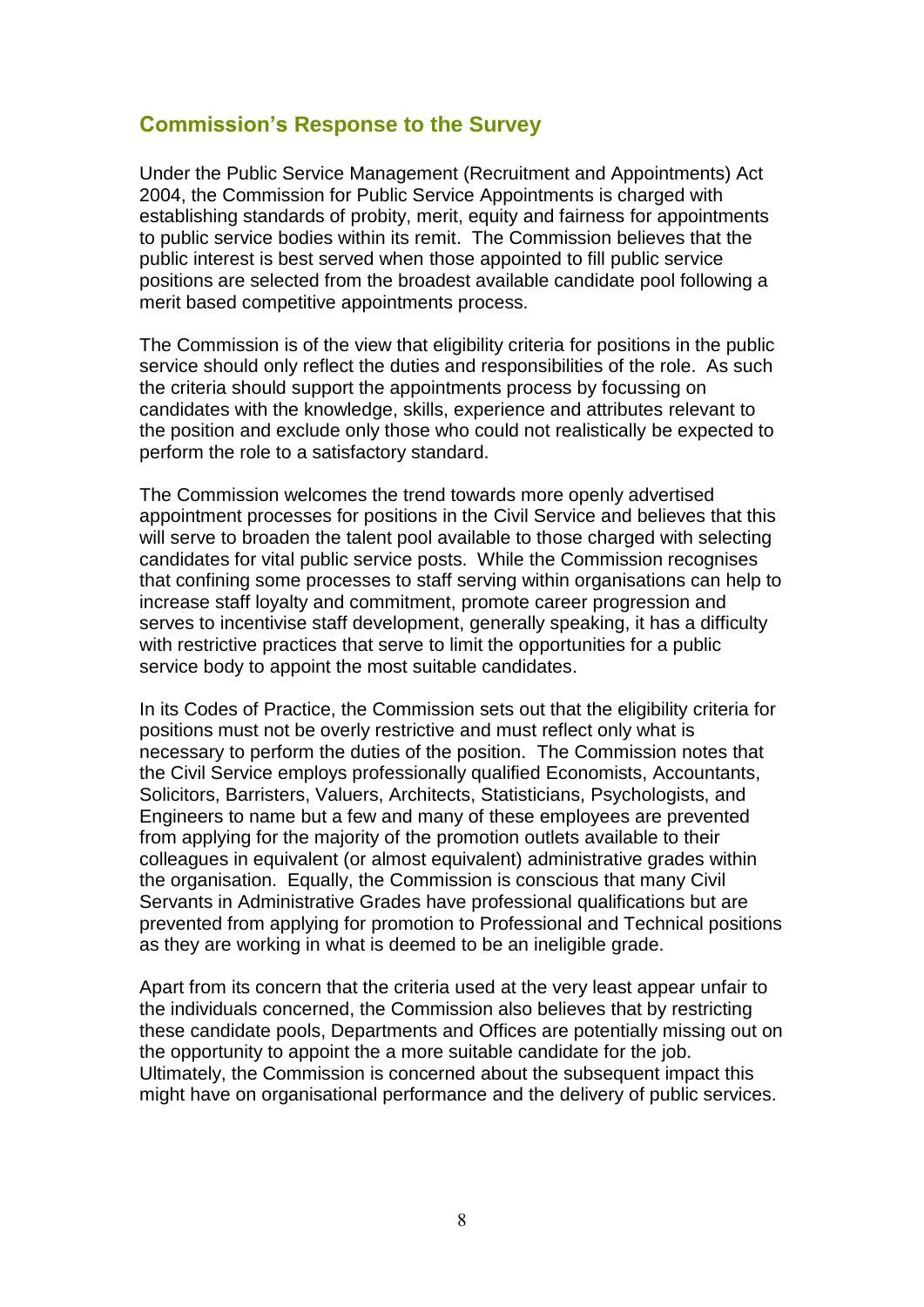The survey highlights that many Civil Service Offices and Departments favour the removal of demarcations between the Professional and Technical Staff and Administrative Grades. Some Departments/Offices are of the view that this will facilitate greater mobility, more flexible work arrangements and improved integration.

The Commission notes the concerns expressed by a number of Departments/Offices that scarce expertise may be lost if Professional and Technical staff are promoted out of their current positions. The Commission considers that these concerns are a tacit admission that at least some staff in the Professional and Technical Grades have highly transferable skills and are likely to succeed in appointments processes in competitions with their administrative colleagues. The Commission recognises that the Departments/Offices concerned will be challenged by this and will need to consider its succession planning strategies to address the risk of an increase in turnover of its Professional and Technical staff.

While its primary concern is the selection of the best candidate for the job, the Commission is of the view that removing the barriers and enhancing the career prospects for members of the Professional and Technical staff will make the basic grade more attractive and would serve to attract greater numbers of potentially suitable applicants if and when these positions become vacant.

Finally the Commission notes that most Departments/Offices who favour cross-streaming promotions are unable or reluctant to pursue this policy without a central agreement and/or an explicit direction from the Department of Public Expenditure and Reform.

The Department of Public Expenditure and Reform advised that, while the management side at central level have in the past sought agreement for cross-stream eligibility for competitions, this has not been forthcoming from the Staff Side. Accordingly the central position is that there is no agreement to cross-stream eligibility. This does not prevent office holders from seeking such agreement at local level. The Department is conscious that some Offices/Departments unsuccessfully sought to persuade staff bodies to agree to cross streaming promotions in the past.

The Commission is of the view that cross-streaming of promotions will involve the removal of unnecessarily restrictive selection criteria and that the Department of Public Expenditure and Reform should advise staff representative bodies that its approval for future promotions will be contingent upon their acceptance of the removal of these restrictions.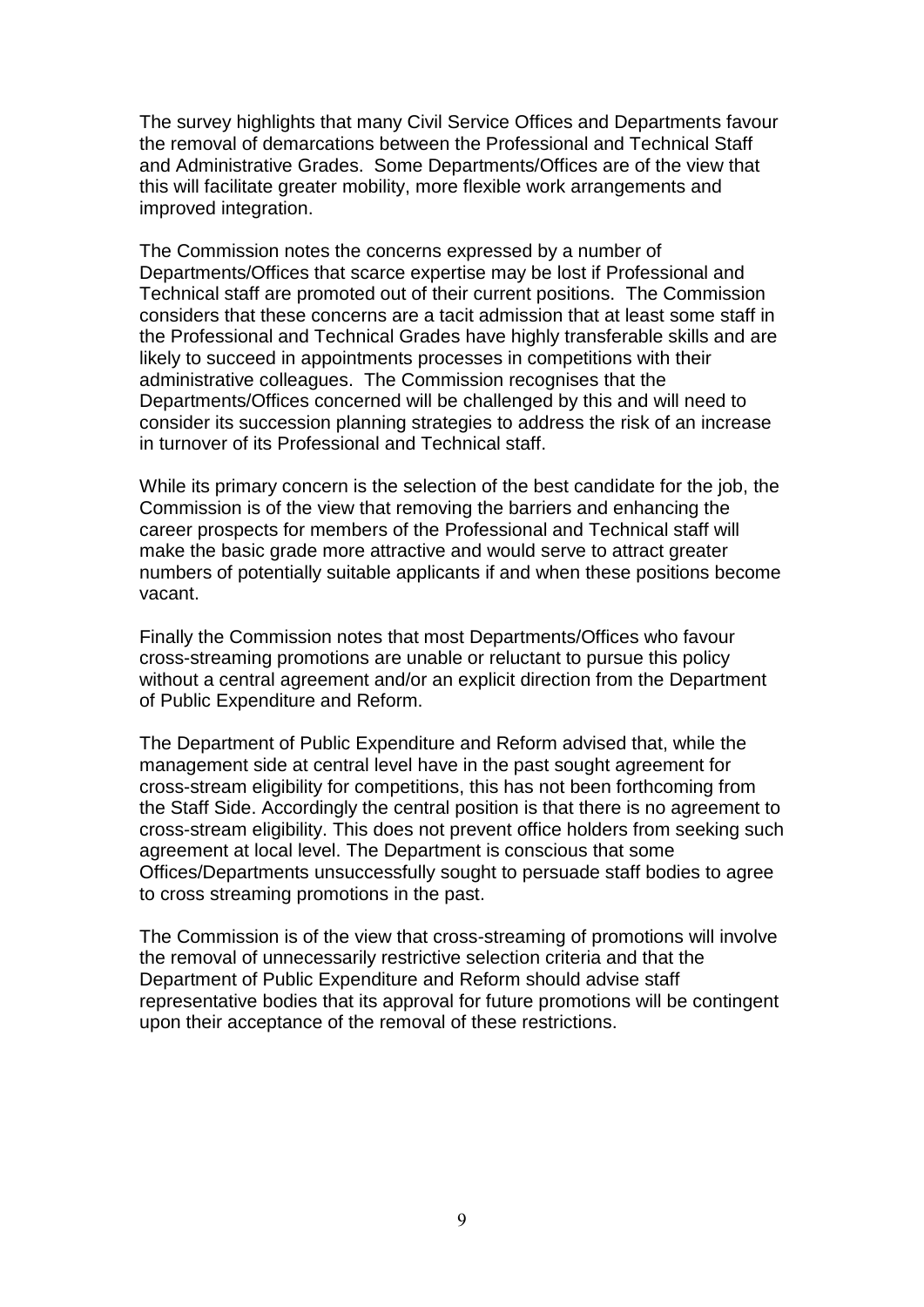#### **Commission's Recommendations**

Recommendation to the Minister

The Commission recommends that, in establishing eligibility criteria for promotions to positions in the Civil Service, the Minister for Public Expenditure and Reform removes any criteria that may prevent Civil Servants with the requisite knowledge, skills, experience and attributes from applying for these positions.

The Commission asks the Minister for Public Expenditure and Reform to consider that, where his Department's approval for promotions within the Civil Service is required, that this approval is made conditional on the opening of these promotions to those in the Office/Department (or within the Civil Service in the case of inter-departmental promotions) with the requisite knowledge, skills, experience and attributes to perform the duties of the position and not exclude anyone on the basis of their professional, technical and administrative background.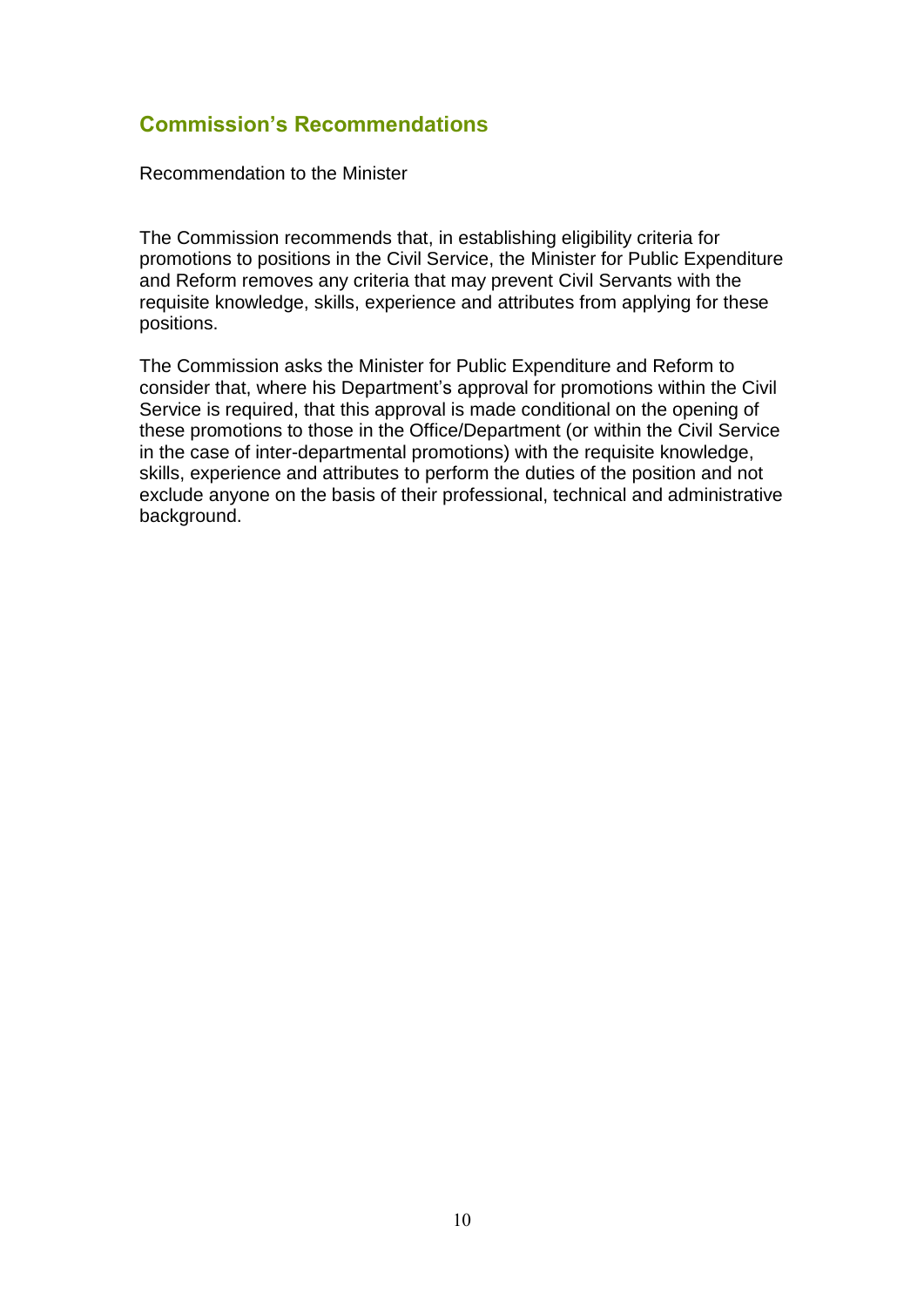### **Appendix 1 – List of Departments/Offices who completed the survey:-**

- 1. Department of Agriculture, Fisheries and Food
- 2. Office of the Attorney General
- 3. Office of the Comptroller and Auditor General
- 4. Department of Communications, Energy and Natural Resources
- 5. Courts Service
- 6. Central Statistics Office
- 7. Office of the Chief State Solicitor
- 8. Department of Defence
- 9. Office of the Director of Public Prosecutions
- 10. Department of Foreign Affairs
- 11. Garda Siochana Ombudsman Commission
- 12. Irish Prison Service
- 13. Department of Justice and Equality
- 14. National Council for Special Education
- 15. House of the Oireachtas Service
- 16. Office of the Ombudsman
- 17. Office of Public Works
- 18. The Property Registration Authority
- 19. The President's Office
- 20. Office of the Revenue Commissioners
- 21. The State Laboratory
- 22. Department of an Taoiseach
- 23. Valuation Office
- 24. Department of Education and Skills
- 25. Department of Transport
- 26. Legal Aid Board
- 27. Public Appointments Service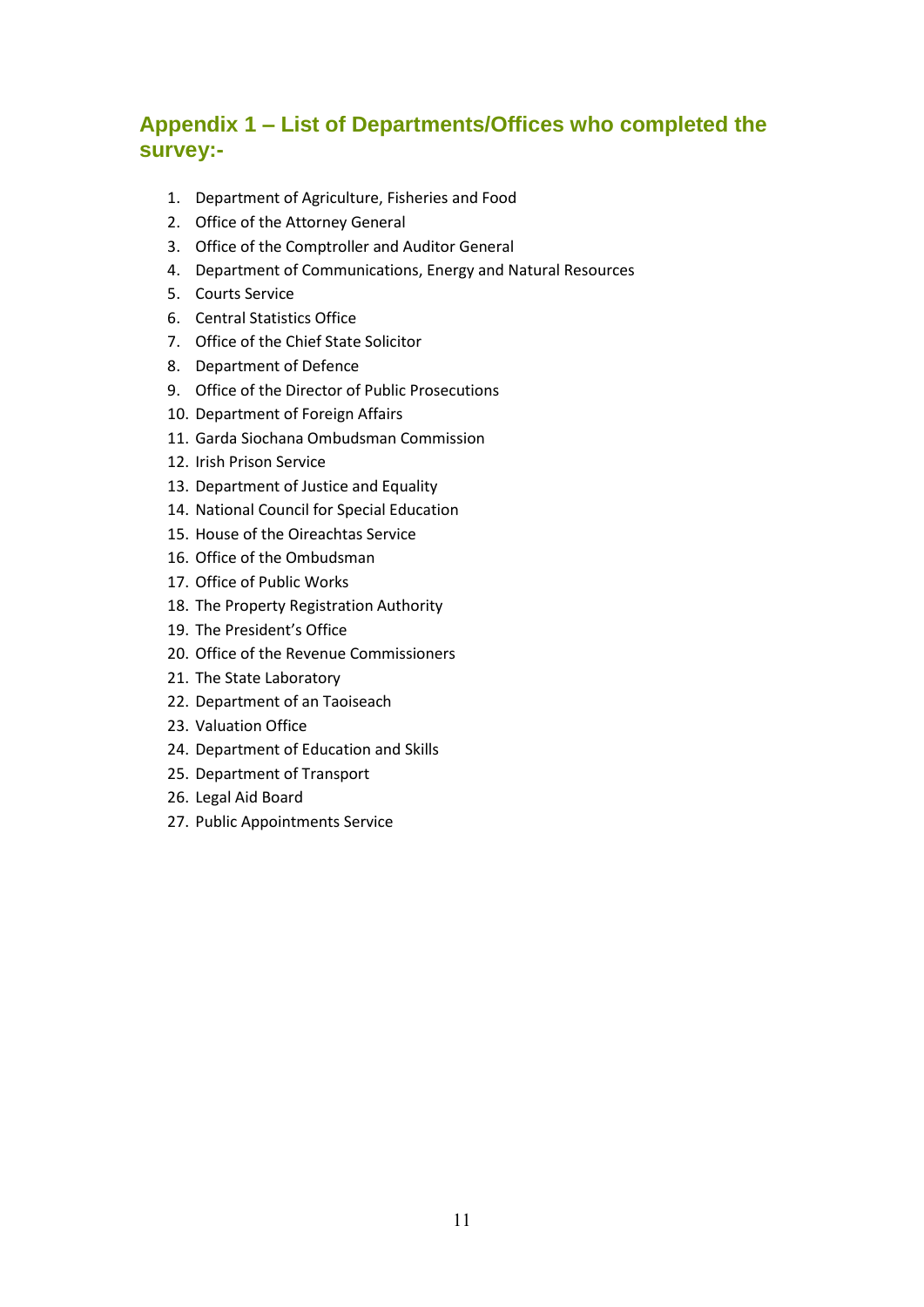## **Appendix 2 – Survey Form issued to Departments**

| Name of Department/Office                                                                          |                                       |                                                   |                                                                                                                                                                   |  |                                                                                      |  |                                                                                                                                                        |
|----------------------------------------------------------------------------------------------------|---------------------------------------|---------------------------------------------------|-------------------------------------------------------------------------------------------------------------------------------------------------------------------|--|--------------------------------------------------------------------------------------|--|--------------------------------------------------------------------------------------------------------------------------------------------------------|
| Is there a mix of Administrative and<br>1 <sub>1</sub><br>Professional and Technical staff in your |                                       |                                                   |                                                                                                                                                                   |  |                                                                                      |  |                                                                                                                                                        |
| organisation? (yes/no)                                                                             |                                       |                                                   |                                                                                                                                                                   |  |                                                                                      |  |                                                                                                                                                        |
| If no, the remaining questions do not apply. If yes, please answer the following questions.        |                                       |                                                   |                                                                                                                                                                   |  |                                                                                      |  |                                                                                                                                                        |
|                                                                                                    |                                       |                                                   |                                                                                                                                                                   |  |                                                                                      |  |                                                                                                                                                        |
| Please set out the following<br>2.                                                                 |                                       |                                                   |                                                                                                                                                                   |  |                                                                                      |  |                                                                                                                                                        |
| Each<br>a.                                                                                         | b. Promotion                          | In the most<br>d. General<br>C <sub>1</sub><br>е. |                                                                                                                                                                   |  |                                                                                      |  | In the most                                                                                                                                            |
| Professional<br>and<br>Technical<br>Grade/Job<br>title within<br>your Office/<br>Department        | outlet for this<br>Grade/Job<br>title |                                                   | recent<br>appointment<br>process, were<br>General<br>Service staff<br>members with<br>the relevant<br>qualifications<br>permitted to<br>apply for<br>promotion to |  | Service<br>equivalent of<br>the<br>promotion<br>outlet<br>referred to in<br>column b |  | recent<br>appointment<br>process were<br>staff<br>members in<br>the grades<br>referred to in<br>column a.<br>permitted to<br>apply for<br>promotion to |
|                                                                                                    |                                       |                                                   | positions<br>referred to in                                                                                                                                       |  |                                                                                      |  | positions<br>referred to in                                                                                                                            |
|                                                                                                    |                                       |                                                   | column b?                                                                                                                                                         |  |                                                                                      |  | column d?                                                                                                                                              |
|                                                                                                    |                                       |                                                   |                                                                                                                                                                   |  |                                                                                      |  |                                                                                                                                                        |
|                                                                                                    |                                       |                                                   |                                                                                                                                                                   |  |                                                                                      |  |                                                                                                                                                        |
|                                                                                                    |                                       |                                                   |                                                                                                                                                                   |  |                                                                                      |  |                                                                                                                                                        |
|                                                                                                    |                                       |                                                   |                                                                                                                                                                   |  |                                                                                      |  |                                                                                                                                                        |
|                                                                                                    |                                       |                                                   |                                                                                                                                                                   |  |                                                                                      |  |                                                                                                                                                        |
|                                                                                                    |                                       |                                                   |                                                                                                                                                                   |  |                                                                                      |  |                                                                                                                                                        |
|                                                                                                    |                                       |                                                   |                                                                                                                                                                   |  |                                                                                      |  |                                                                                                                                                        |
|                                                                                                    |                                       |                                                   |                                                                                                                                                                   |  |                                                                                      |  |                                                                                                                                                        |
|                                                                                                    |                                       |                                                   |                                                                                                                                                                   |  |                                                                                      |  |                                                                                                                                                        |
|                                                                                                    |                                       |                                                   |                                                                                                                                                                   |  |                                                                                      |  |                                                                                                                                                        |
|                                                                                                    |                                       |                                                   |                                                                                                                                                                   |  |                                                                                      |  |                                                                                                                                                        |
|                                                                                                    |                                       |                                                   |                                                                                                                                                                   |  |                                                                                      |  |                                                                                                                                                        |
|                                                                                                    |                                       |                                                   |                                                                                                                                                                   |  |                                                                                      |  |                                                                                                                                                        |